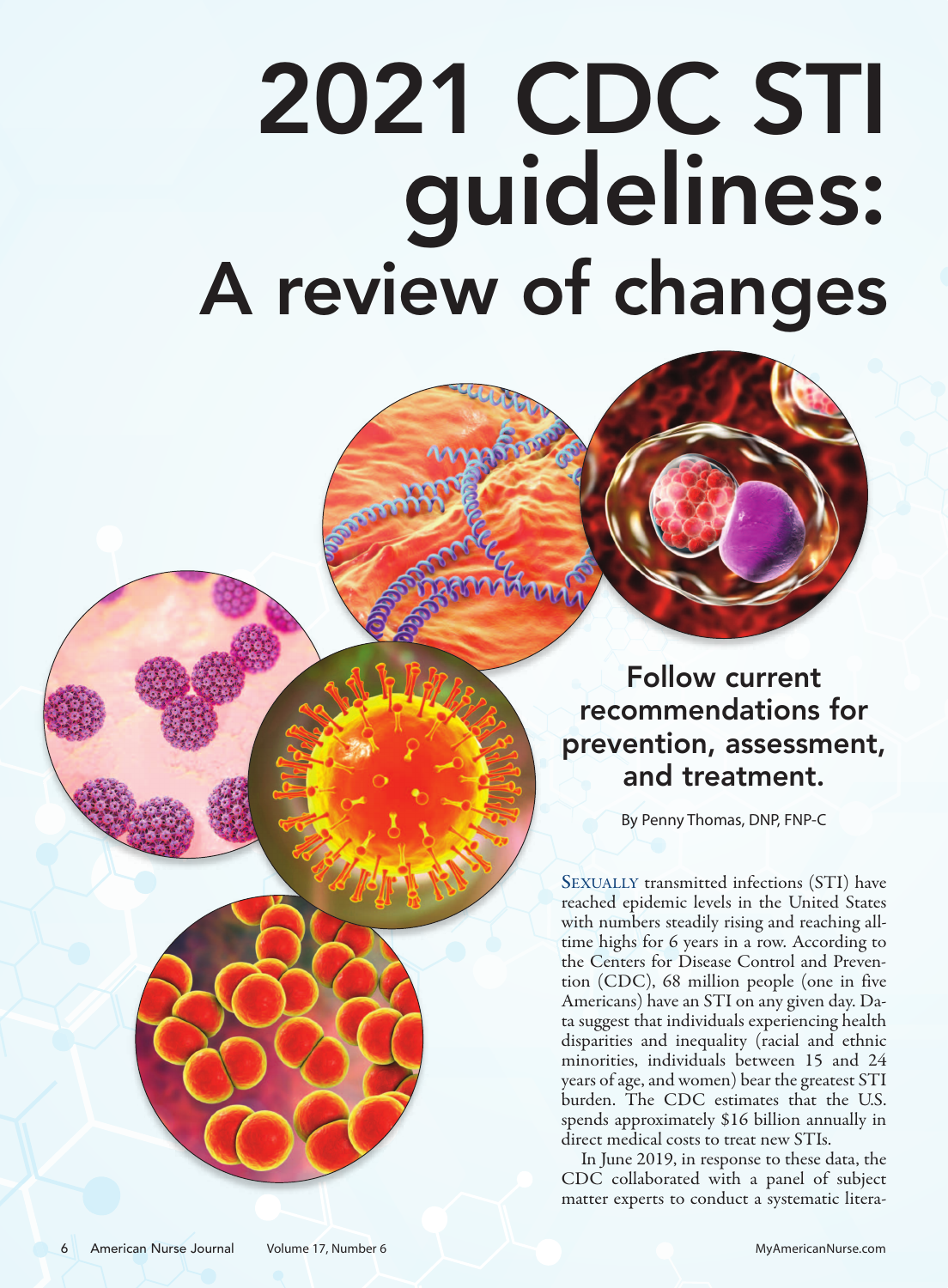ture review. The 2021 STI Treatment Guidelines summarize these outcomes and provide clinicians with the latest evidence related to risk assessment, prevention, screening, testing, and treatment.

#### **Prevention**

Based on current CDC data, those at greatest risk for STIs have remained similar over the past decade. Individuals between the ages of 15 and 24 years represent 50% of all new STIs. Blacks are more likely to be diagnosed with gonorrhea, chlamydia, and syphilis than Whites, and men who have sex with men (MSM) account for more than half of syphilis cases. Each of these infections increase an individual's risk for acquiring HIV.

Healthcare providers play a critical role in decreasing the physical, emotional, and financial burden of these infections via risk assessment and prevention steps. The CDC recommends that all providers routinely obtain sexual histories as part of the clinical encounter to assess for behavioral and biologic risks. Diagnosis of an STI is a biologic risk marker for acquisition and transmission of other STIs and HIV, so screen patients based on community prevalence. After collecting assessment data, offer risk reduction and prevention counseling in a nonjudgmental and empathetic manner.

The updated guidelines place increased emphasis on pre-exposure vaccination for hepatitis A, hepatitis B, and human papillomavirus (HPV), as well as pre-exposure prophylaxis (PrEP) and post-exposure prophylaxis (PEP) for HIV as appropriate. PrEP effectively prevents HIV in individuals with high-risk sexual behaviors, those who've been previously prescribed PEP, women with sexual partners who are HIV positive, and individuals who use I.V. drugs.

For patients who've been prescribed PEP, conduct a detailed risk assessment to determine the appropriateness of PrEP. For individuals at high risk for HIV or with possible exposure to HIV, including adolescents, discuss the availability of PrEP and PEP and make referrals for appropriate services if the provider can't prescribe these medications.

The new guidelines also contain a section on multipurpose prevention technologies including combined STI, HIV, and pregnancy prevention—currently under investigation.

Various microbicides (including a vaginal ring) recommended by the World Health Organization are being considered for approval by the Food and Drug Administration (FDA). If approved for use in the United States, each vaginal ring will provide 3 months of protection against STIs, HIV, and pregnancy.

### **Screening**

The 2021 guidelines update several existing screening recommendations, including for pregnant individuals, adolescents, incarcerated individuals, those at increased risk for HIV, and gender nonconforming individuals.

#### **Pregnant individuals**

Between 2014 and 2018, U.S. congenital syphilis rates increased 185%. Most states have guidelines for screening pregnant individuals, but they vary significantly. The 2021 CDC guidelines recommend screening for syphilis at 28 week's gestation and again at delivery if the patient is high risk for syphilis or lives in a community with significant morbidity related to the infection. Maternal risk factors include multiple partners, sex with drug use, I.V. drug use, late or no prenatal care, incarceration, or unstable housing. Among the new recommendations is universal screening for hepatitis C (Hep C) and repeat screening with each pregnancy if the overall community prevalence of Hep C is greater than 1.1%. This recommendation comes in response to the increased number of pregnant individuals infected with Hep C.

#### **Adolescents**

The 2021 guidelines introduced or re-emphasized several recommendations related to adolescents. Although screening for chlamydia and gonorrhea continues to be recommended annually for all sexually active females younger than 25, the new guidelines contain language recommending anorectal and pharyngeal testing for adolescent females based on reported sexual behaviors and exposures. A study by Shannon and colleagues found that approximately half of cisgender females who tested positive for either chlamydia or gonorrhea at rectal and pharyngeal sites were negative at urogenital sites, resulting in undetected infections with urogenital testing alone. The guidelines continue to recommend annually screening adolescent MSM for rectal and pharyngeal chlamydia and gonorrhea.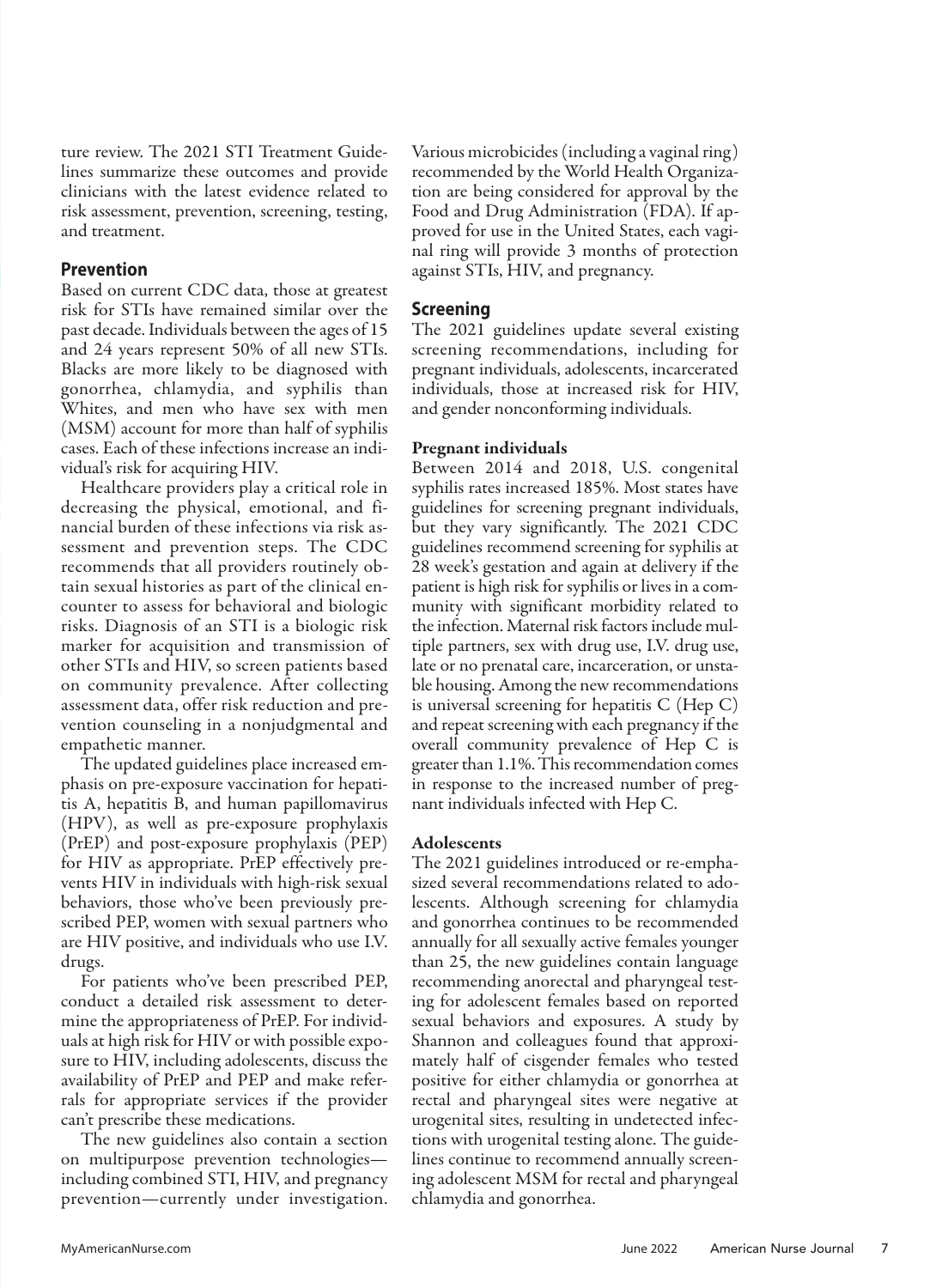## Treatment guideline changes

l

| <b>Sexually transmitted infection</b> | <b>First-line therapy</b>                                                                                                                                                                                                                                                                                                                                                                                                            | <b>Alternate/second-line therapy</b>                                                                                                                                      |
|---------------------------------------|--------------------------------------------------------------------------------------------------------------------------------------------------------------------------------------------------------------------------------------------------------------------------------------------------------------------------------------------------------------------------------------------------------------------------------------|---------------------------------------------------------------------------------------------------------------------------------------------------------------------------|
| Neisseria gonorrhoeae                 | Ceftriaxone 500 mg IM single dose<br>$\bullet$<br>for individuals <150 kg<br>Ceftriaxone 1,000 mg IM single dose<br>for individuals $\geq$ 150 kg<br>If chlamydia not ruled out: doxycycline<br>100 mg orally twice daily for 7 days or<br>azithromycin 2 gm orally single dose                                                                                                                                                      | Cefixime 800 mg orally single dose<br>If cephalosporin allergy:<br>IM gentamycin 240 mg and single<br>2 gm dose of oral azithromycin                                      |
| Chlamydia                             | Doxycycline 100 mg orally twice daily<br>for 7 days                                                                                                                                                                                                                                                                                                                                                                                  | Azithromycin 1 gm orally single dose<br>or<br>Levofloxacin 500 mg daily for 7 days<br>$\bullet$<br>If pregnant: amoxicillin 500 mg orally<br>three times daily for 7 days |
| <b>Trichomonas vaginalis</b>          | Females:<br>Metronidazole 500 mg orally twice<br>daily for 7 days<br>Males:<br>Metronidazole 2 gm orally single dose                                                                                                                                                                                                                                                                                                                 | Females:<br>• Tinidazole 2 gm orally single dose<br>Males:<br>• Tinidazole 2 qm orally single dose                                                                        |
| <b>Pelvic inflammatory disease</b>    | Ceftriaxone 500 mg (<150 kg) or<br>$\bullet$<br>1 gm (≥150 kg) IM single dose and<br>doxycycline 100 mg orally twice daily<br>for 14 days and metronidazole<br>500 mg twice daily for 14 days or<br>Cefoxitin 2 gm IM single dose and<br>• Probenecid 1 gm orally, administered<br>concurrently in a single dose<br>• Doxycycline 100 mg orally twice<br>daily for 14 days<br>Metronidazole 500 mg orally twice<br>daily for 14 days | Admit to hospital with I.V. antibiotics.                                                                                                                                  |

The Centers for Disease Control and Prevention 2021 STI Treatment Guidelines include the following updates:

#### **Incarcerated individuals**

Gonorrhea, chlamydia, and trichomonas prevalence in correctional facilities remains high. For that reason, the guidelines recommend opt-out testing for all incarcerated individuals.

#### **High HIV risk**

The 2021 CDC guidelines suggest discussing PrEP with adolescents, especially those with high-risk behaviors or those in correctional facilities. Both the CDC and the United States Preventive Task Force recommend offering PrEP to adolescents who weigh 35 kg or more and are at substantial risk of acquiring the virus. Previous HIV guidelines recommended opt-out screening at least annually for all patients in all healthcare settings; however, the new guidelines recommend increased screening based on individual exposure risk factors. In addition, the new guidelines recommend HIV screening for all individuals with genital or perianal ulcers and no previous HIV history.

#### **Gender nonconforming individuals**

The 2021 STI Guidelines introduced new screening recommendations for gender nonconforming and sexually diverse individuals. Due to the diversity of gender confirmation surgery, hormone treatment, and sexual practices, guidelines recommend screening for STIs based on anatomy as well as sexual orientation.

#### **Testing and treatment**

The new guidelines include updates for testing and treatment of gonorrhea, chlamydia, *Trichomonas vaginalis*, and pelvic inflammatory disease (PID). (See *Treatment guideline changes*.)

#### **Gonorrhea**

Between 2014 and 2018, *Neisseria gonorrhoeae* infections increased 63% overall and 137% in MSM. The 2020 CDC treatment guidelines for uncomplicated *Neisseria gonorrhoeae* infections in adolescents and adults are based on antibiotic stewardship and antimicrobial resistance. Studies in 2018 showed that 51% of all tested isolates were resistant to at least one an